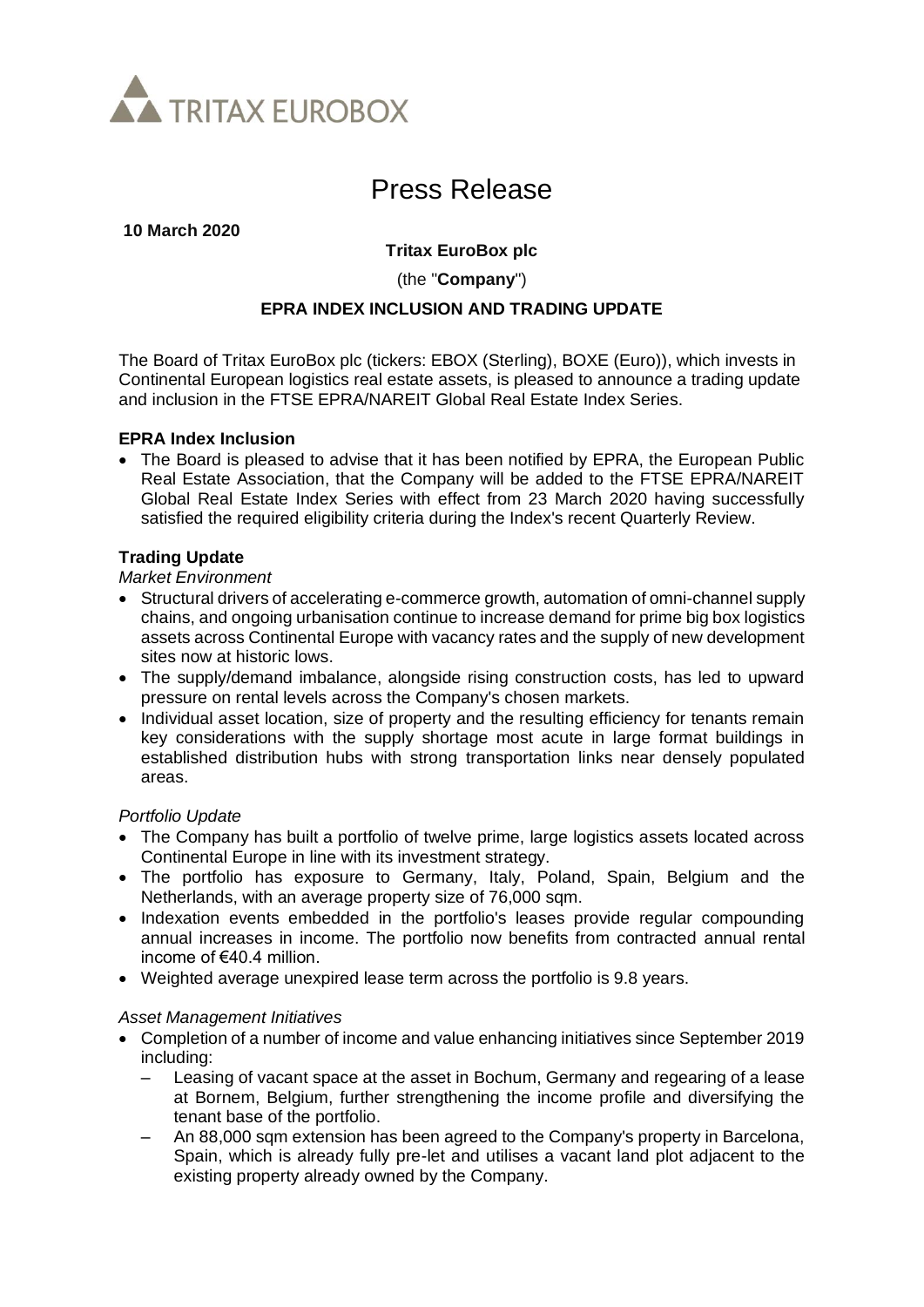- Further asset management activity is expected across the portfolio including agreeing pre-let developments on a number of zoned plots of unused land and further leasing of unoccupied space (currently subject to rental guarantees) in Breda, Netherlands and Strykow, Poland.
- In total these asset management initiatives could add up to  $\epsilon$ 6.1 million of income to the portfolio over the medium term.

#### *Financial Returns*

- Following the recent acquisition in Poland, the Company has now substantially invested its available cash with the rental income generated by the current portfolio meaning that the Company is on schedule to increase the dividend towards the target level.
- The combination of the dividend, indexation of rents, value adding initiatives and capturing of market rental value growth will assist the Company in delivering the target total accounting return of 9.0% per annum over the medium term.

#### **Robert Orr, Independent Chairman of Tritax EuroBox, commented:**

"The Board is pleased that the Company will be added to the FTSE/EPRA NAREIT Index, which is widely followed by global real estate investors and should assist in continuing to broaden the Company's investor base and to increase the liquidity of our shares."

#### **Nick Preston, Fund Manager of Tritax EuroBox, commented:**

"We are pleased to be able to report that the portfolio we have assembled since IPO continues to provide us with opportunities to create additional shareholder value through active asset management. Working closely with our management teams and tenants, we have already delivered a number of these opportunities adding further income as well as value to the portfolio. We continue to identify further initiatives and look forward to providing further updates in due course."

#### **FOR FURTHER INFORMATION, PLEASE CONTACT:**

| <b>Tritax Group</b><br>Nick Preston<br>James Dunlop                         | +44 (0) 20 7290 1616                                   |
|-----------------------------------------------------------------------------|--------------------------------------------------------|
| Jefferies International Limited<br><b>Gary Gould</b><br><b>Stuart Klein</b> | +44 (0) 20 7029 8000                                   |
| Kempen & Co N.V.<br>Dick Boer<br>Thomas ten Hoedt                           | +31 (0) 20 348 8500                                    |
| <b>Maitland/AMO (Communications Adviser)</b><br>James Benjamin              | +44 (0) 20 7379 5151<br>tritax-maitland@maitland.co.uk |

The Company's LEI is: 213800HK59N7H979QU33.

#### **NOTES:**

Tritax EuroBox plc invests in and manages a well-diversified portfolio of well-located Continental European logistics real estate assets that are expected to deliver an attractive capital return and secure income to shareholders. These assets fulfil key roles in the logistics and distribution supplychain focused on the most established logistics markets and on the major population centres across core Continental European countries.